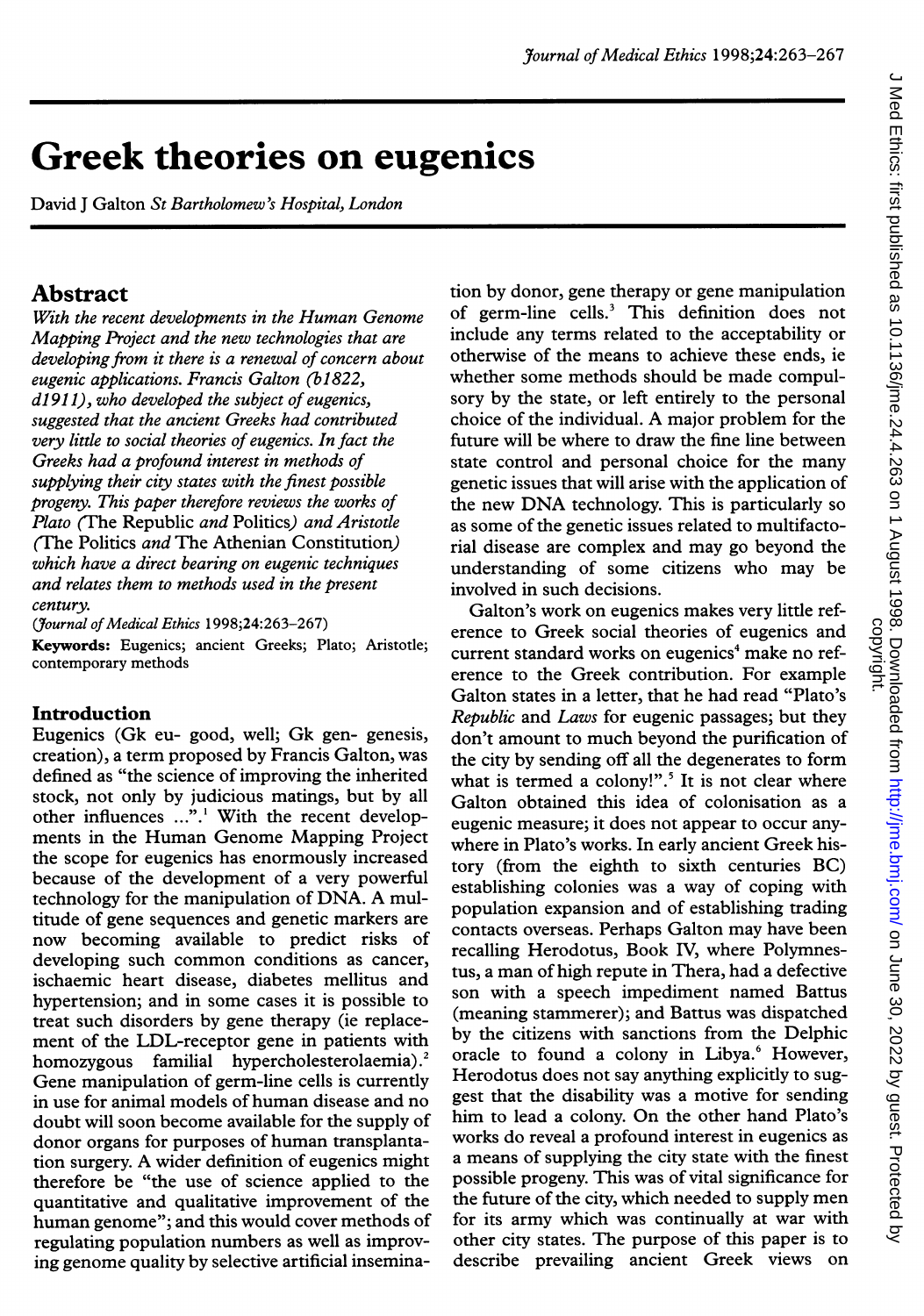eugenic methods to improve the quality of their progeny.

### Plato's Republic'

This work was probably written before 368 BC when the author was in his fourth to fifth decade. It is a blueprint for the organisation of an ideal society and with regard to eugenics adopts the policy of ensuring "judicious matings". Plato thought it vital to society that the correct arrangements should be made for such matings. He proposed that marriage for the guardian classes (guardians were the premier class of Athenian citizens, selected by their natural capacities and attainments to govern the state) be abolished and that provision be made for men and women of the same natural capacities to mate. He drew an analogy with the selective breeding of sporting dogs and horses in order to obtain the desired stock. The members of the guardian classes should only be allowed to breed in their prime, for men, after reaching the age of 25 years, for women 20 years.

Inferior members of the guardian classes should be discouraged from reproducing. Only the best of the offspring should be kept in the guardian class and the inferior children should be relegated to the civilian classes (farmers or craftsmen). These were the general principles; and in practical terms they could be implemented by the institution of a marriage festival, bringing together suitable young people in the correct age band. Sacrifices, poetry, songs and dance would set the atmosphere for young couples to "marry" and cohabit during the period of the festival for about one month, after which the marriage would be dissolved and the partners remain celibate until the next festival. The number of marriages at each festival would be at the ruler's discretion, to keep the population numbers constant, taking into account losses caused by war or epidemics. Plato was more afraid of a decline than a rise in the birth rate and considered that the civilian classes could breed without restriction so as to keep an average city state with 5,000 citizens (as stated in The Laws). To prevent marriage of the inferior members of the guardian classes a lottery system would be set up but so rigged that young men acquitting themselves well in war and other duties would be given the first opportunities of having a marriage partner for the term of the festival to produce children whilst the inferior youth would draw lots which "by chance" would not procure a partner for them. At the end of the festival the marriages would be dissolved but the superior youths would be able to draw by lot another (and different) partner at the next festival.

The newborn children were to be taken from their mothers and reared in special nurseries in  $\mathbb{R}^n$ separate quarter of the city. Family life was to  $\overline{\phi}$  e discouraged as it provided a distraction from the business of governing, of defending or extending the city state by conquest. Any children born defective would be "hidden away" in some app $\bar{p}$ priate manner. This may actually be a euphemi $\frac{2}{3}$ for infanticide.<sup>8</sup> However neither infanticide r $r$ exposure as practised in Sparta and other Greek cities was recommended by Plato for his republic.

Women should be allowed to bear children from the ages of 20 - 40 years, and men reproduce from 25 - 55 years, when the bodily and mental powers are at their best. Unofficial unions which  $p\bar{p}$ duced children would be considered as a civil (and divine) offence and appropriate punishments instituted. Men should only have relations with women of a marriagable age if the rulers had paired them together. Incestuous unions between parents and children were to be forbidden; but there were no sanctions against brother-sister unions. Brother-sister marriages were not unco $\overline{\mathbf{B}}$ mon in Egypt and the Greeks had probably not noticed the increased frequency of defective chadren resulting from consanguineous marriages. The main aim of brother-sister incest as practised by the royal families of Egypt was to keep the throne within the family. It appears clear  $\hat{\mathbf{T}}$ portraits of the Ptolemies of Egypt, the most notorious case of such incest, that some members suffered from inherited endocrine disorders,<sup>9</sup> but there is no evidence that this was connected by the ancients themselves with the practice of brothersister incest. However, if all the newborn Greek children were brought up communally in a creche, real brothers and sisters would not perhaps know they were so related; especially as there would  $\mathbb{B}e$ so many different marriage pairs from each suceeding festival. Finally, men and women of  $\vec{\Phi}$ e guardian classes past the child-bearing age coodd form relationships that would fall outside the jurisdiction of the rulers. Thenewborn children were to be taken from<br>heir mothers and reared in special nurseries in the compari-syntem quere of the city. Family life was to the<br>subseming sof coveraring, of defending or extending<br>the termore This

#### Plato's Laws<sup>10</sup>

This is the last of Plato' dialogues, written in  $\hat{\mathbb{R}}$  is eighth decade in about 350 BC, but it is highly likely that he was at work on *The Laws* for many years during intervals of writing other texts, since it is his longest work and it may well incorporate material for earlier projects at which he hints, but seems never to have completed. It is a more practical treatment and extension of the political problems raised in The Republic. He attempts to frame a model constitution and legislation that might be adopted by a society of average Greeks.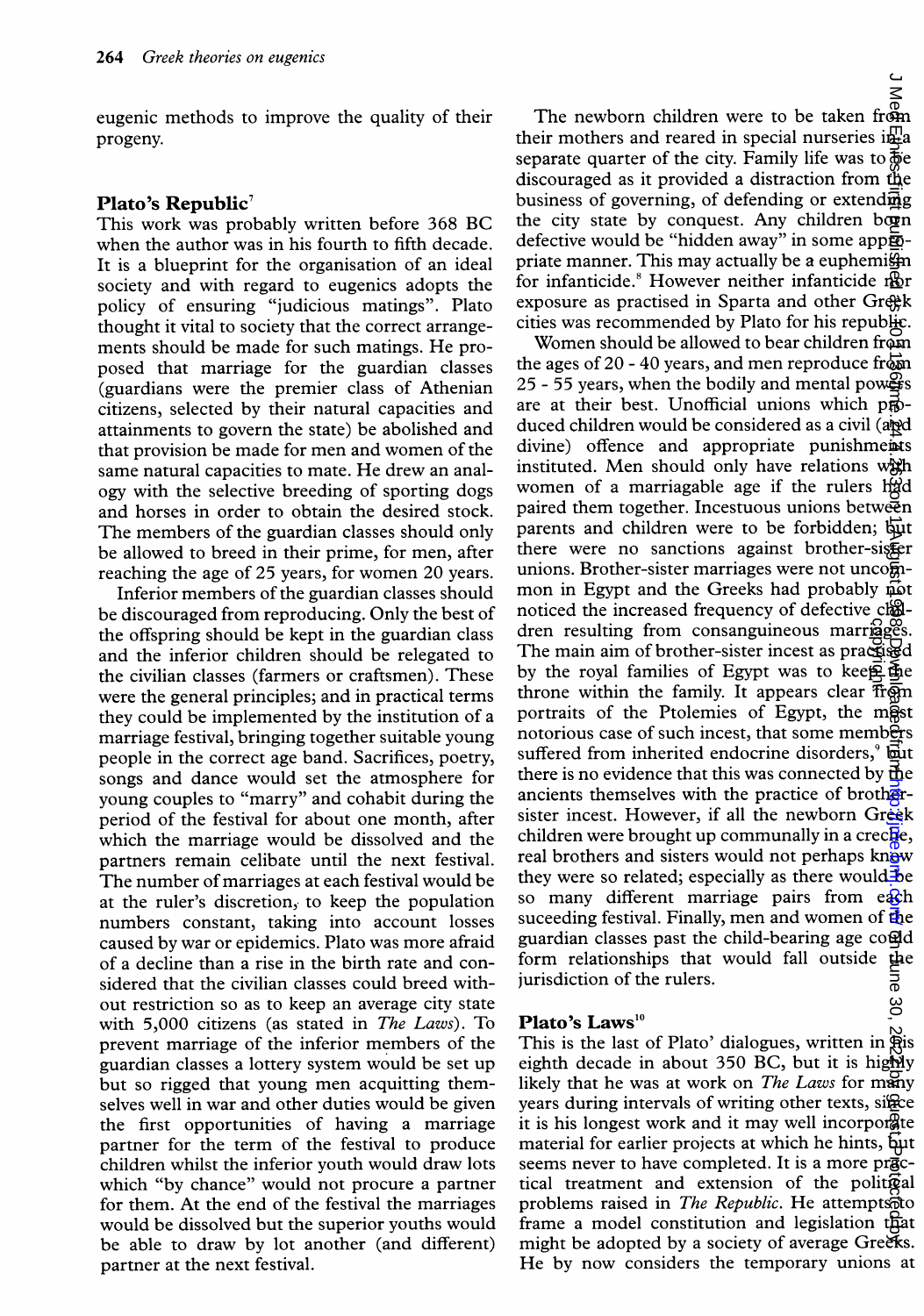$\epsilon$ 

marriage festivals, with a community of wives and children, to be impractical. Instead he would legislate for monogamous marriages with strict chastity outside of that. Provision for this should be initially made by arranging sports and dance festivals so the young people of the city could meet each other. If <sup>a</sup> man of 25 years or more finds <sup>a</sup> suitable partner he should submit his case to the curator of laws, and if the match is found suitable, should in all cases marry her before the age of 30 - <sup>35</sup> years. A girl could marry from the age of <sup>16</sup> - 20 years. With regard to fitness for marriage <sup>a</sup> man should primarily court <sup>a</sup> woman for the city's good and not just because she takes his fancy. The origin of the bride and her family should be carefully scrutinised. The wealth or poverty of the bride's family should not play a large part in his choice.

If any fit young men did not, or refused to marry, up to the age of 35 years they then should pay an annual fine of 100 drachmas if belonging to the wealthiest class; 70 drachmas if to the second; 60 if to the third and 30 drachmas if to the fourth class. The fines so collected would be dedicated to the Temple of Hera.

Married couples should make it their first concern to present the city with the best and finest progeny. They should therefore be under the supervision of a board of matrons, appointed by the magistrates, to superintend the conduct of the married couples. For example, expectant mothers should assemble daily for <sup>a</sup> minimum period of 20 minutes at the Temple of Ilithyia (a goddess identified with Artemis or Hera) to provide sacrifices and rites to the Goddess of Matrimony. Their period of supervision by the board should last ten years and the board would provide advice and guidance on all problems connected with childbirth (for example, if couples were infertile, or producing too many children). Infertile couples could have their marriages dissolved but the relatives of both parties were to have a voice in the terms of the separation. Finally, an official register of births and deaths should be kept and made easily accessible by the recording of its details on whitened walls. Such a record would be required for the proper observance of the laws fixing the ages for marriage, military service or qualifications for various official posts.

Regarding Plato's other political dialogues, The Statesman<sup>11</sup> deals with the different forms of government and the nature of political science but makes no reference to eugenics.

# Aristotle's Politics<sup>12</sup>

Aristotle initially studied with Plato at the Academy from 367-348 BC, but then left to

travel. He returned to Athens in 336 BC and founded the Lyceum. In his book Politics he first criticizes Plato's views and then proposes his own. He thinks that the community of wives and children for the guardian class is impractical and if anything is better suited to the civilian classes. If the latter have wives and children in common they will be less closely united by bonds of affection and family ties and perhaps remain more obedient to the ruling elite and be less likely to rebel. Also, would mothers in the guardian class voluntarily give up their children to be reared in a communal nursery? If some of their inferior children are relegated to the lower classes and eventually find out their true parents, this may lead to quarrels and recriminations and perhaps would provide more a source of disorder in society.

He also criticises Plato's view that the birth rate should be left unrestricted for the lower classes. If this leads to over-population, the attendant evils of poverty, crime and revolution would most likely follow. In Aristotle's view the birth rate should be regulated even more stringently than was done in <sup>c</sup> 330 BC. He quotes in support of this idea that Phaedon of Corinth, an early legislator, recommended that land allotments for families and the number of citizens should be kept equal to one another, implying a tight regulation of the birth rate.

#### Raw material

Aristotle's own views agree in principle with Plato's that conditions should be managed to ensure the highest possible state of health for the city's newborn children. The quality and quantity of their population depends on this and is the first concern of the city state. The population is the raw material on which the statesman works. Aristotle would therefore legislate for the following proposals. Strict monogamous marriages should be instituted, with women marrying at about 18 years and men at 37 years, when he considers both sexes to be at their prime. Pregnant women must take care of their bodies with regular exercise each day by walking to the Temple of Ilithyia to worship at the altar of the gods presiding over childbirth. Expectant mothers should be given nourishing food and remain as tranquil as possible since the embryo derives its nature from the mother, rather as plants do from the soil in which they grow.

Laws should be introduced to oppose an unrestricted birth rate, but no children should suffer exposure just to limit the population. If couples are having too many children abortion must be procured before the embryo has reached the stage of "sensitive life". Infanticide should be practised for any children born with deformities.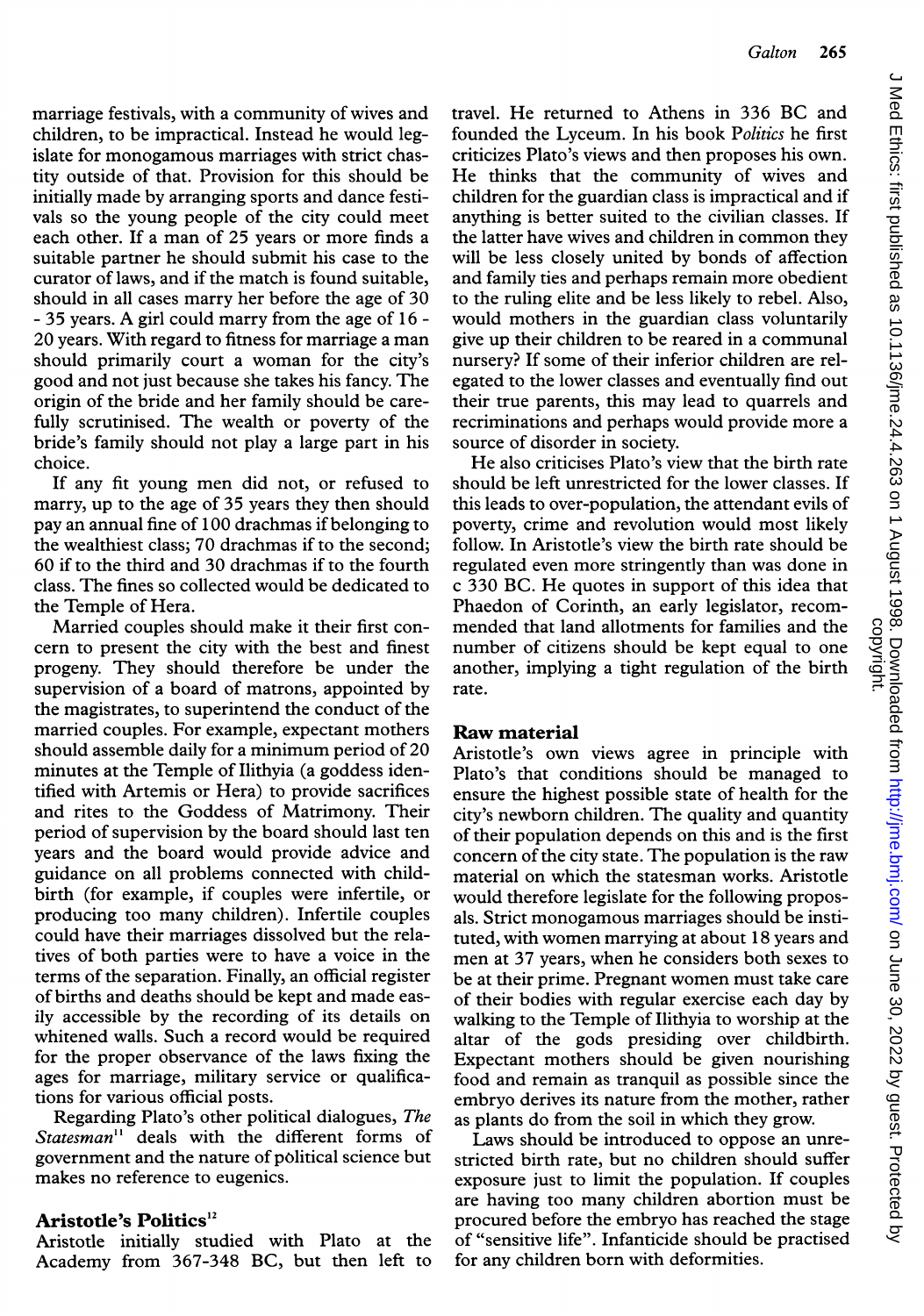Other proposed ideal constitutions considered by Aristotle, ie those of Phaleas of Chalcedon or Hippodamus of Miletus appear to make no provisions for eugenics. The actual constitution of Sparta appears to include eugenic measures but these were mainly directed to a single aspect, namely military prowess.<sup>13</sup> Their practice of child exposure and infanticide was mainly aimed at developing <sup>a</sup> cadre of good soldiers but this led to a shortage of manpower which proved to be one of Sparta's major social weaknesses. A law had eventually to be passed to encourage population growth in which a father of three sons was exempt from military service and a father of four sons was exempt from all state-imposed obligations, including taxes. The actual constitution of Crete had measures to regulate the birth rate by segregating women from men. However, Lycurgus, the supposed legislator for both Sparta and Crete, sanctioned sexual intimacy between males as a means of controlling reproductive rates, the morality of which Aristotle appears to question.

# **Commentary**

It is of interest that neither Galton nor many contemporary commentators<sup> $415$ </sup> appear to give credit to or even mention the Greek contribution to the subject of eugenics. In fact Galton's proposals for the development of the subject<sup>3</sup> go very little further than the measures proposed by Plato except that there was almost no element of coercion in the former. Galton's main proposals were: (1) Extensive family records should be kept and in competitive examinations for professional posts in, for example the civil service, extra marks should be awarded for "family merit". The family history as well as the personal history of the applicant should be taken into account; (2) Early marriages for women from "gifted" families should be encouraged by the award of financial endowments, analogous perhaps to the use of grants for higher education for promising young adults; (3) Rules of celibacy for gifted individuals ( for example Fellows at the older universities) should be abolished; and finally (4) The state should take some form of action (unspecified) against the procreation of the feeble-minded, the insane, and some classes of habitual criminals.

Plato's methods to improve the genetic constitution of the ruling elite class are far more original than those of Aristotle and are in accord with modern genetic theory. Different choices of partners at serial marriage festivals amongst a selected elite of the population would be expected to lead to an optimal spread of abilities for their offspring. He recommends systematic deception in the pursuit of these aims by rigging the lottery system for marriage partners, and in Book Three of  $\overline{\mathcal{C}}$ *Republic* he states that deception of citizens for  $t\mathbb{R}$ city's welfare is justified for political ends in the same way that doctors may conceal the truth from their patients for their own good, but patients should conceal nothing from their doctors (if they want a correct diagnosis). In practice, of course, justifying a means for political ends can be  $\frac{a}{r}$ t almost total variance with justification for the benefit of the citizen's welfare. Aristotle criticised the social implications of a community of wives and children; but both Plato and Aristotle appear to have overlooked the possibility of brother-sister (or half brother-half sister) matings leading to the appearance of deleterious recessive characters that occur at high frequency in the human genome  $\&c$  $20\%$ ). Perhaps the adverse effects of consanguineous marriages had not been recognised by the Greeks or Egyptians, since brother-sister marriages were condoned.

Plato and Aristotle both recommended legislation of social methods aimed at promoting judicious matings amongst an elite class, methods that would be unacceptable today. Contemporary genetics has more aimed to discourage injudicious matings in the population by methods that  $\frac{d}{dx}$ equally questionable. In the early half of this  $\vec{\chi}$ tury state institutions introduced compulsory measures to improve the "inherited stock" of their society. For example from 1930 onwards 27 states in the USA passed sterilisation laws to prevent various classes of people from having children.<sup>16</sup> These included the insane, those suffering from epilepsy, and the feebleminded. In some states these laws were applied to habitual criminals  $a\overline{a}d$ "moral perverts". Most states did not enforee these laws, but in California compulsory sterilisations reached a total of 9,930 by 1935. Other countries, including Denmark, Switzerland, Germany, Norway and Sweden also passed sterilisation laws for similar categories of people, and between 1935 and 1976 about  $60,000$  yours Swedish women deemed mentally defective  $\beta$ r otherwise handicapped, making them incapable  $\delta f$ looking after children, were sterilised. The laws $\n *A*$ n Sweden remained on the statute books undil 1976.<sup>17</sup> Only in Germany have recent attempts been made to "breed" for an elite class. The Lebensborn (Spring of Life) state programme of  $\Phi$ e Nazis established Lebensborn homes throughout Germany where SS men and suitable young Arvan women were encouraged to procreate. The policy never became firmly established and there were only 700 employees in all of  $\frac{d\mathbf{f}}{d\mathbf{f}}$ Lebensborn homes. It probably failed to realise  $\mathbf{\hat{x}}$ s marriagepartners, and in Book Three of  $\frac{2\pi}{6}$ <br>ecloys welfare is justified for political ends in the consequent<br>showed the consequent in the override ones in the overrident in the original<br>show with decorate another